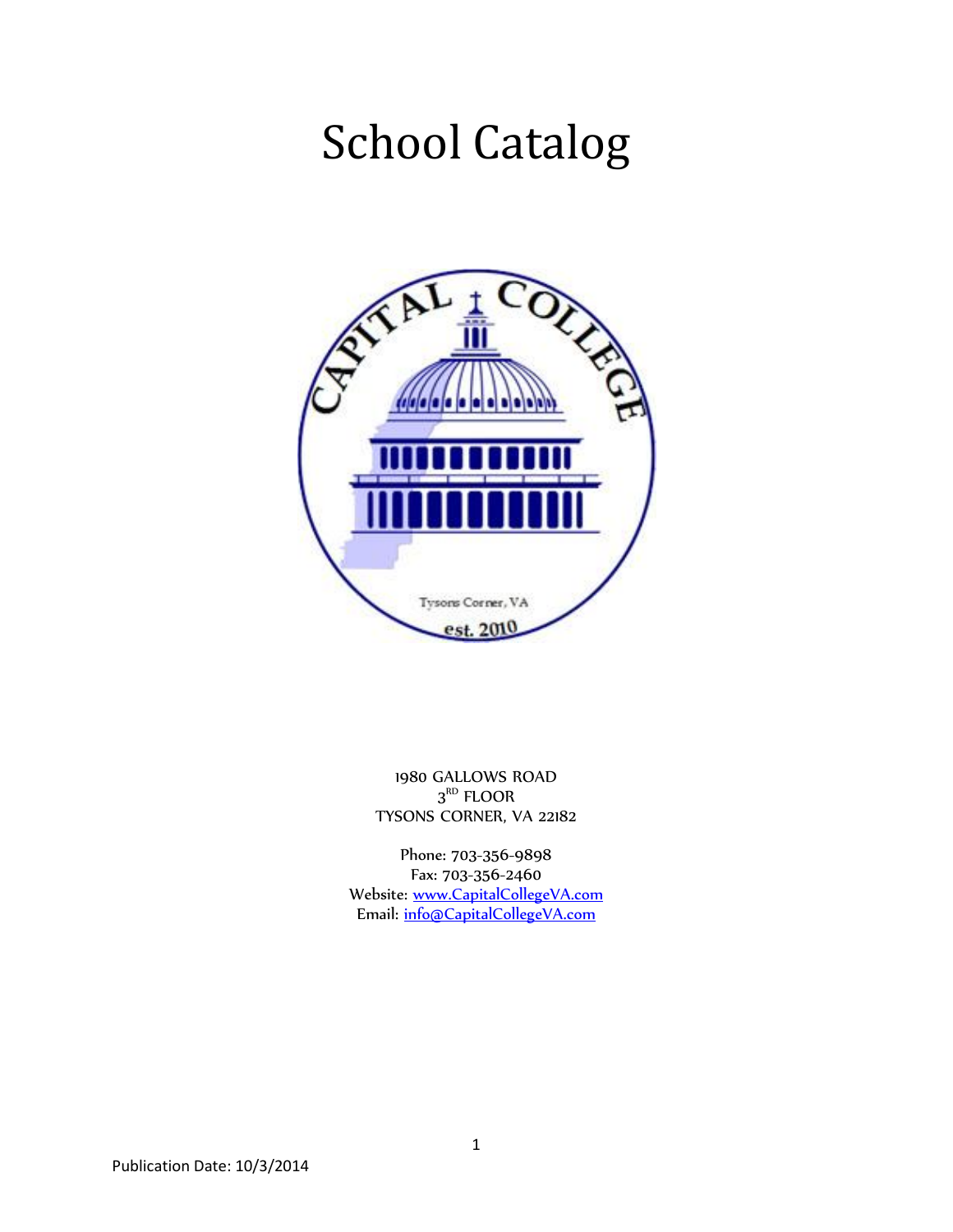### **TABLE OF CONTENTS**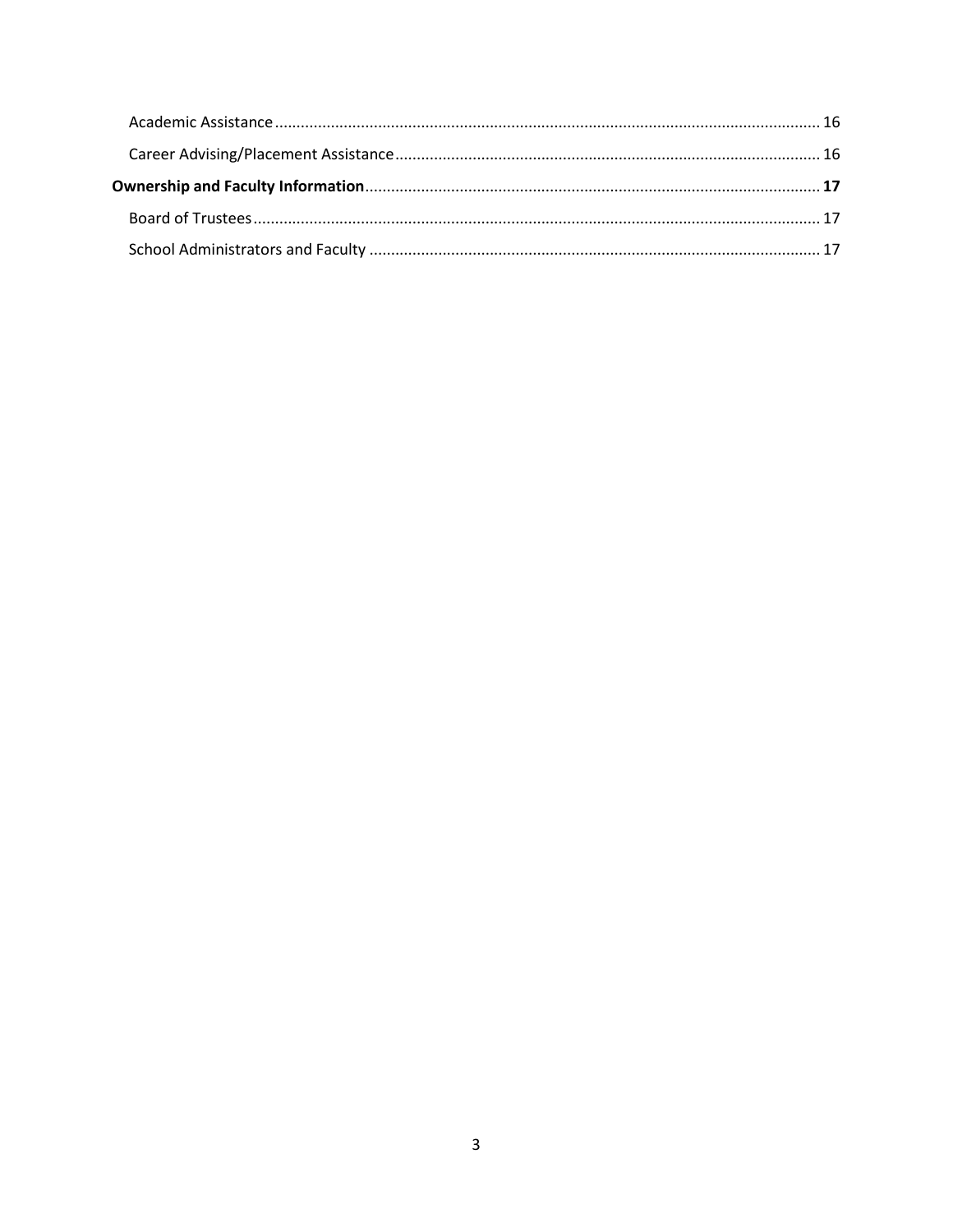### **Letter from the President**

Welcome to Capital College. We are pleased to have you. Capital College was founded to provide an optimal educational and professional environment for individuals wishing to start a career in the allied health professions. Our focus is to help you succeed in acquiring the most up-to-date knowledge and professional training that will meet the demands of the current work force and marketplace. As students here, you can be assured that you will experience the best learning environment we can provide to help you reach your goals.

This student handbook is designed to help you acclimate to our school. It provides information regarding school policies and the facilities that are available to you. I encourage you to read and understand the material and use it as a guide.

We firmly believe that students at Capital College have the potential to be highly successful. On behalf of the faculty and staff, I extend to you our best wishes for success at Capital College and in all your future endeavors.

Sincerely,

Stephen Chang, MD, MBA President Capital College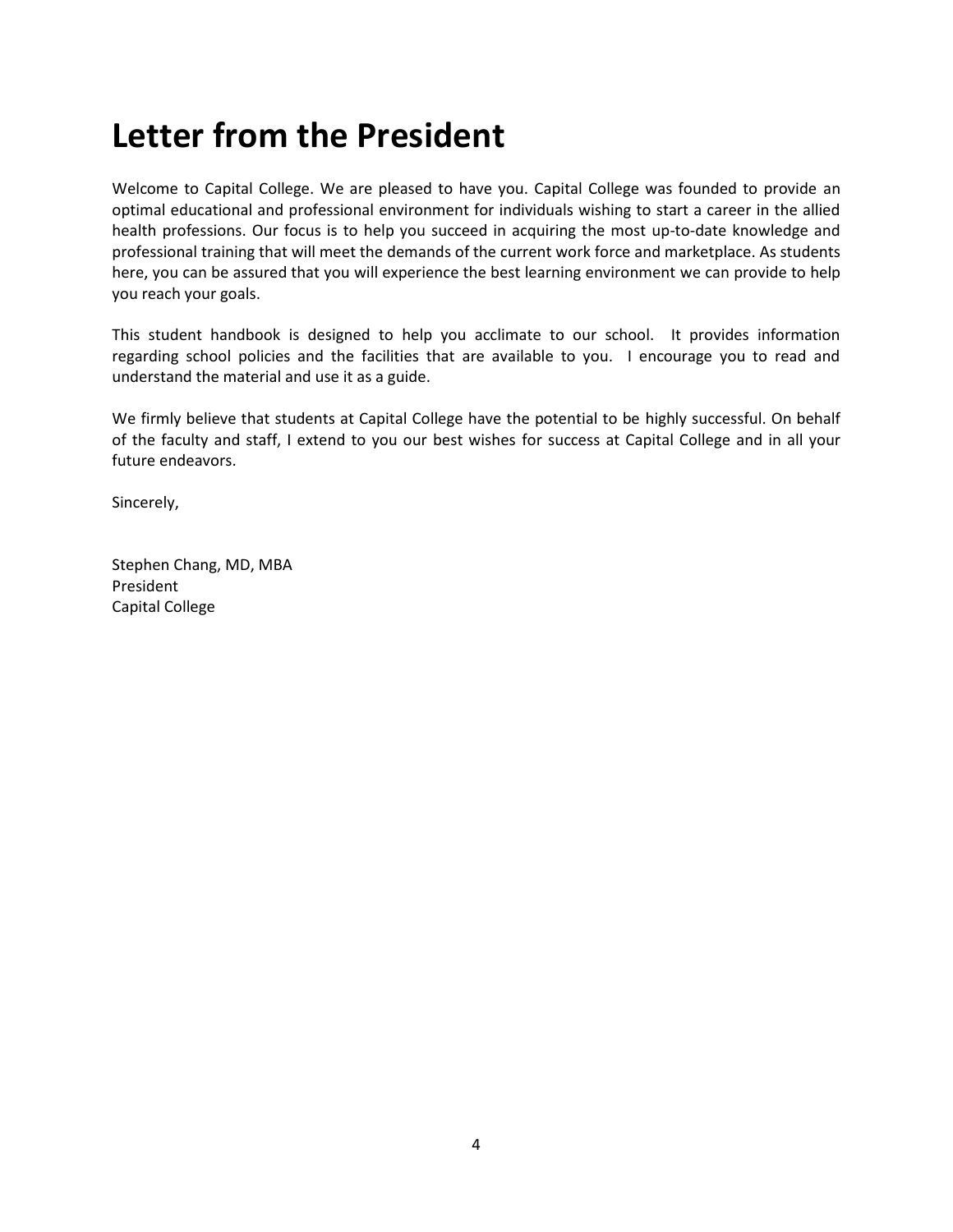### **General Information**

#### **Statement of History and Ownership**

Capital College in Tysons Corner, VA is a privately owned institution that provides allied health vocational education and related skills training like English as a Second Language instruction. It was founded in 2010, has operated continuously since September 2011, and is certified to operate an institution of postsecondary education by the State Council of Higher Education for Virginia (SCHEV).

#### **Mission Statement**

Capital College was founded in order to meet the nation's changing employment environment and to provide students with the skills needed to successfully start a career in the allied health fields. Our school offers practical career-development programs designed to thoroughly prepare the diverse student populations for professional positions in the allied healthcare professions*.* We have established the following objectives:

- To offer certificate programs that will help students develop a solid foundation of technical skills necessary in the area of allied healthcare professions;
- To help students develop the attitudes, knowledge, skills, and professionalism that will enhance quality of life and contribute to the community;
- To offer practical curricula, taught by instructors who have educational and work experience related to the areas of instruction;
- To provide career-related training;
- To provide job placement assistance, when possible, to graduates.

#### **Statement of Non-Discrimination**

Capital College does not discriminate on the basis of race, color, religion, age, disability, sex, sexual orientation, national origin, citizenship status, gender identity or status, or veteran or marital status in its admission to or treatment in its programs and activities.

#### **Location and Facilities**

Capital College encompasses a total of 5,688 square feet. It is located on the 3<sup>rd</sup> floor of 1980 Gallows Road, Vienna, VA 22182. Educational facilities and equipment include access to and partnership with three medical laboratories and multiple lecture style classrooms. A study area is offered by the college. In addition to the educational facilities, the college includes an academic office area. Free garage parking is available to the students.

#### **Hours of Operation**

Capital College is open Monday through Saturday from 8:00 am to 8:00 pm. Classes are not typically held on Sundays, but upon request the school's student facilities can be made available for limited hours.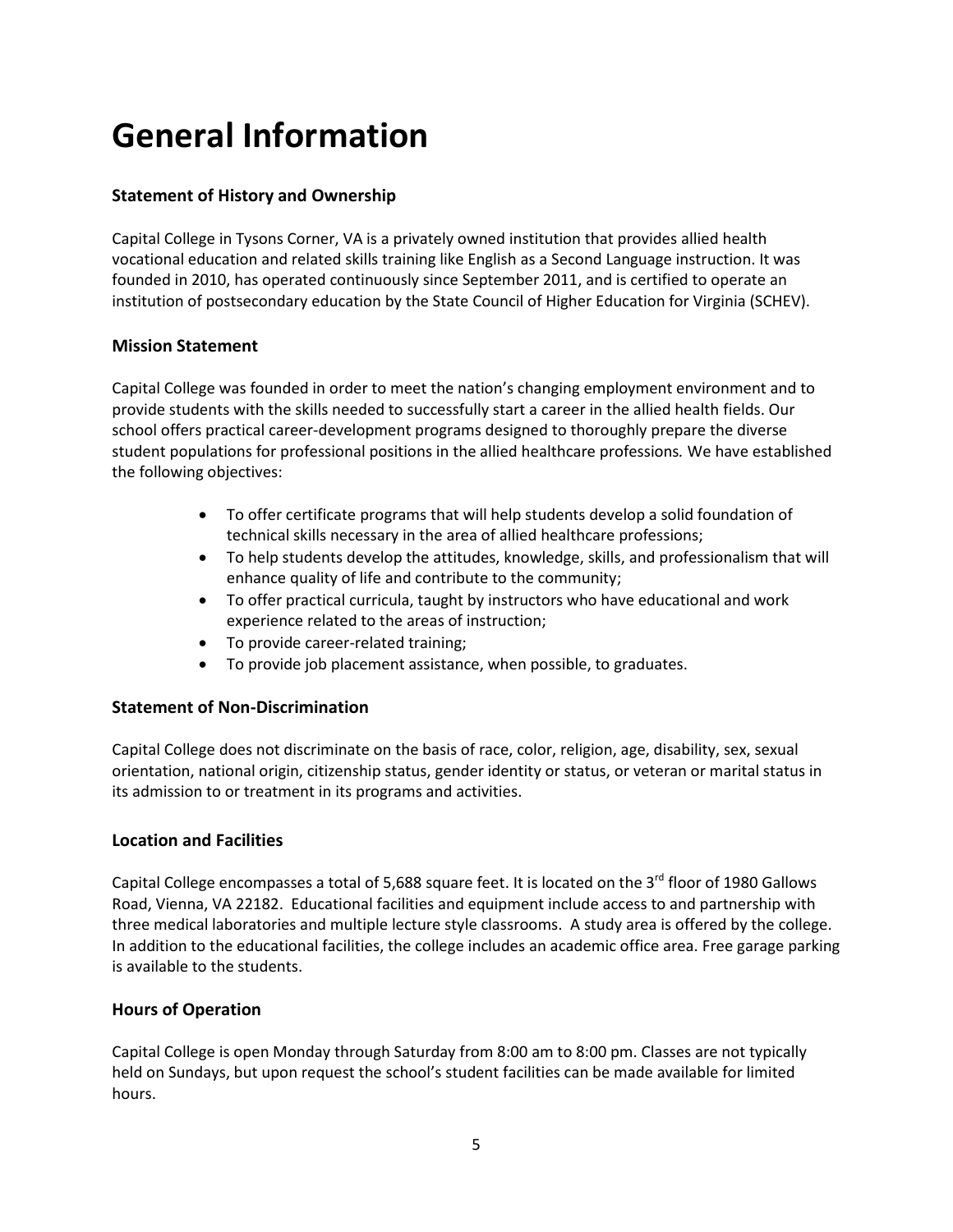### **School Policies and Procedures**

#### **Admission Policy**

**Admission Requirements:** Graduation from high school or equivalent is a prerequisite for admission to the college. In addition, the following items must be completed when submitting an application:

- Application for Admission
- Payment of a non-refundable application fee of \$100.00

Once a student's application has been submitted and deemed acceptable, they will be contacted by a Capital College admissions representative to schedule a required personal interview. All applicants are required to complete a personal interview with an admissions representative. Personal interviews give students the opportunity to learn more about the school and also enable school administrators to determine whether an applicant is qualified for enrollment into their desired program of study.

**Admission Deadlines:** Admission to Capital College is done on a rolling basis. Students applying for admission should apply as soon as possible in order to be accepted for a specific program and state date.

After assessment of the application and the interview, candidates are selected for enrollment into the next available program. Applicants are evaluated without regard for race, color, creed, national origin, sex, age, or handicaps. Candidates selected are notified of their admission status in writing. In order to accept the admissions offer, candidates must submit a \$100.00 nonrefundable deposit, which will be applied towards tuition, within two weeks.

#### **Policy Regarding Credit for Previous Education or Training**

Advanced placement and credit are not currently given for experiential learning, nor is transfer of credit currently accepted for the Phlebotomy program. No program is currently delivered in any language other than English.

#### **Standards of Satisfactory Academic Progress**

Capital College's Satisfactory Academic Progress (SAP) Policy measures whether eligible students are progressing at a responsible rate towards the completion of their educational objectives. Students must be in compliance with this Policy in order to maintain their program eligibility. The SAP Policy applies to all students equally. The evaluation points contained in the Policy are designed to help identify students who would benefit from an early intervention and/or remediation. Most critical to this Policy is a student's ability to enroll in and complete the program in a consistent and successful manner.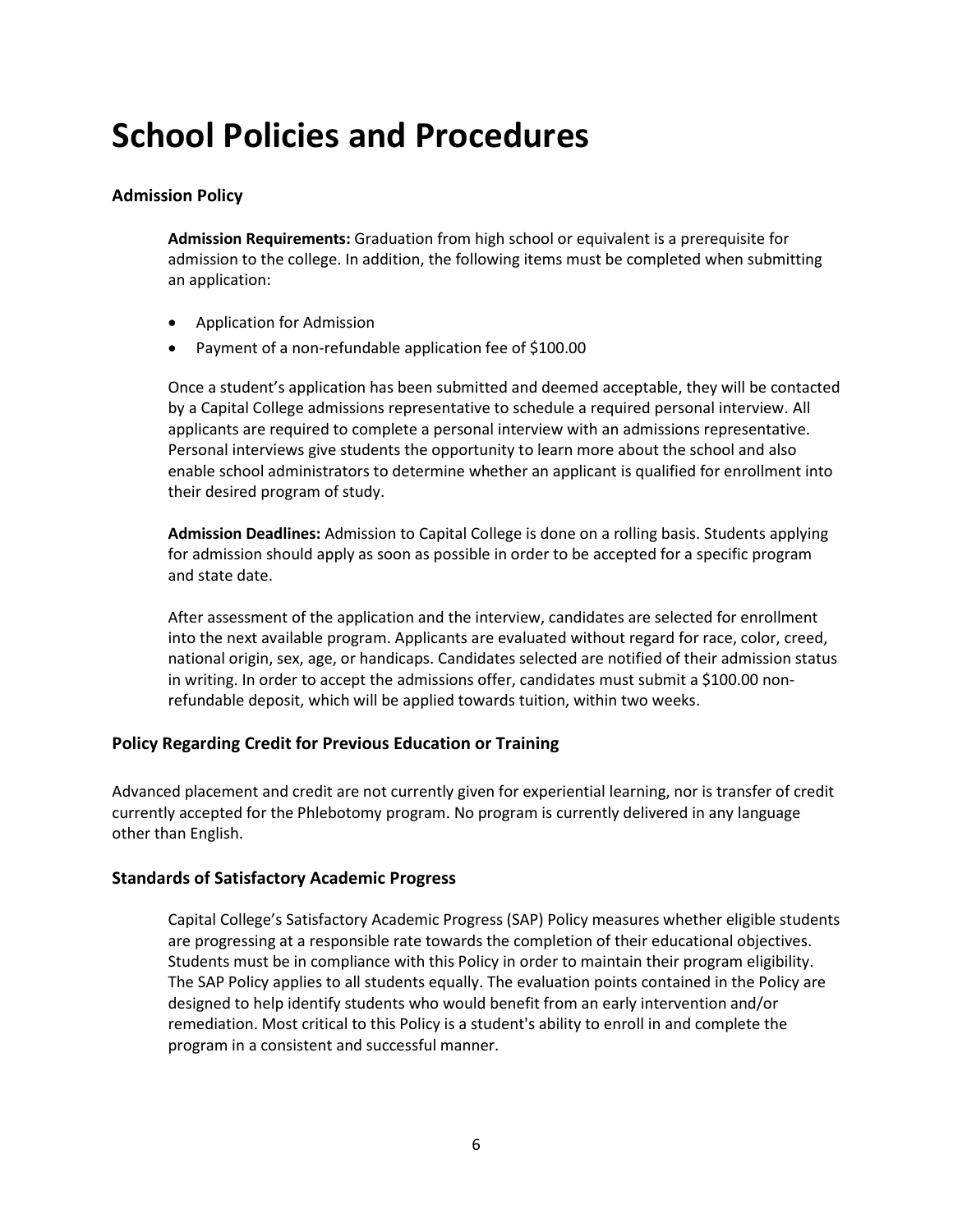#### **Satisfactory Academic Progress Policy**

Capital College evaluates Satisfactory Academic Progress using both qualitative (narrative faculty evaluations) and quantitative (examination performance) measurements at the end of each program. For narrative faculty evaluations, the faculty member must give an assessment that the student is progressing appropriately as far as understanding of concepts and also attending classes regularly. For examination performance, students must achieve scores of at least 60% on average.

In order to maintain a satisfactory status, students must:

- Pass mid-term and final evaluations, if applicable.
- Adhere to the attendance policies and standards of conduct specific to the program in which the student is enrolled.

#### **Maximum Time Frame**

The maximum time frame allowed for a student to complete the program shall not exceed 150% of the normal program length. For phlebotomy, this means a student must complete the course in no longer than 15 weeks.

If the student cannot complete the program within 150% of the normal program length, then the student will be given an incomplete in the program and be withdrawn from the College.

#### **Effects on Satisfactory Progress**

The College does not accept transfer credits or proficiency credits, and does not offer non-credit courses or remedial courses.

If a student withdraws from a program or obtains an incomplete grade in a program, then the student will be deemed to have failed to meet satisfactory academic progress standards.

#### **Appeal and Reinstatement Policies**

If a student fails to meet satisfactory academic progress standards and wishes to continue in the program, he/she may appeal to the Provost. The appeal must state the mitigating circumstances that contributed to the academic determination or dismissal. The appeal must be supported with appropriate documentation of the mitigating circumstances with explanation of how the circumstances have been remedied or changed. Mitigating circumstances are events that are outside the student's control and are unavoidable.

Examples of events that may be considered a mitigating circumstance and which have negatively impacted academic progress include but are not limited to death of an immediate family member, student illness requiring hospitalization, divorce proceedings, previously undocumented disability, work-related transfer or change in work schedule during the term, natural disaster, financial hardship such as foreclosure or eviction, and others.

The student may be asked to appear in person during the review process when deemed necessary by the Provost.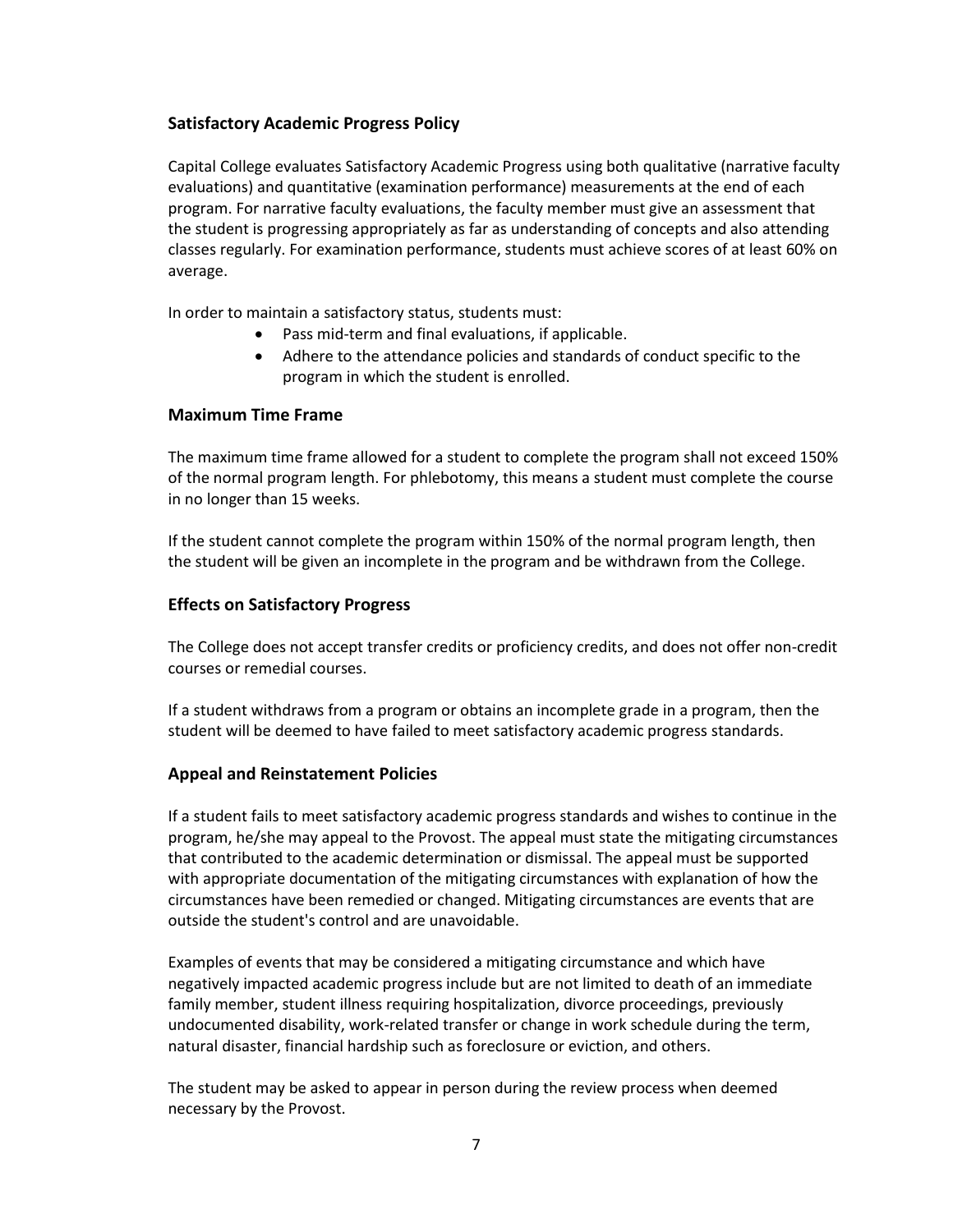Appeals may result in any one of the following actions:

- Full reinstatement, which will be granted only if mitigating circumstances exist. The above minimum standards for satisfactory academic progress will continue to be applied to assess the student's academic performance.
- **•** Denial of reinstatement.

#### **Attendance Policy**

Regular class attendance is necessary for academic success. Students are expected to attend every class. However, Capital College understands that unforeseen circumstances can arise that may result in a student being absent from class. In certain situations, students may be excused. It is the responsibility of the students to make sure that the instructor is informed of the absence ahead of time. In turn, our faculty will do their best to accommodate students who miss class for excused reasons. The following situations are considered excusable:

- Illness/injury of student or family member for whom the student is a caregiver
- A death in the family
- Doctor's appointment (with doctor's note)
- Religious holidays

Students are allowed to make up any work they have missed only if their absence qualifies as an excused absence. Failure to maintain regular attendance because of unexcused absences may lead to negative consequences and is grounds for termination from the school.

The school-wide policy for successful completion of all programs is as follows: Students must be present for at least 85% of their classes. If a student fails to meet this requirement, the Dean and Provost have the right to dismiss the student from the program without a refund of tuition. Additionally, if the student misses five consecutive days of classes, the student will be withdrawn from the program with no refund.

#### **Tardiness**

Students are expected to be on time to every class. A tardy is defined as missing the first 20 minutes of any class. Should a student be tardy, they should let their instructor know ahead of time. Three unexcused tardies is the equivalent of one unexcused absence.

#### **Academic Probation**

Policies regarding academic probation only apply to programs with a duration of 9 months or longer. Students of Capital College will be placed on academic probation when they are found not to be making satisfactory academic progress after the first evaluation period. Students placed on academic probation will be evaluated for academic performance throughout the next evaluation period and will be granted additional academic assistance.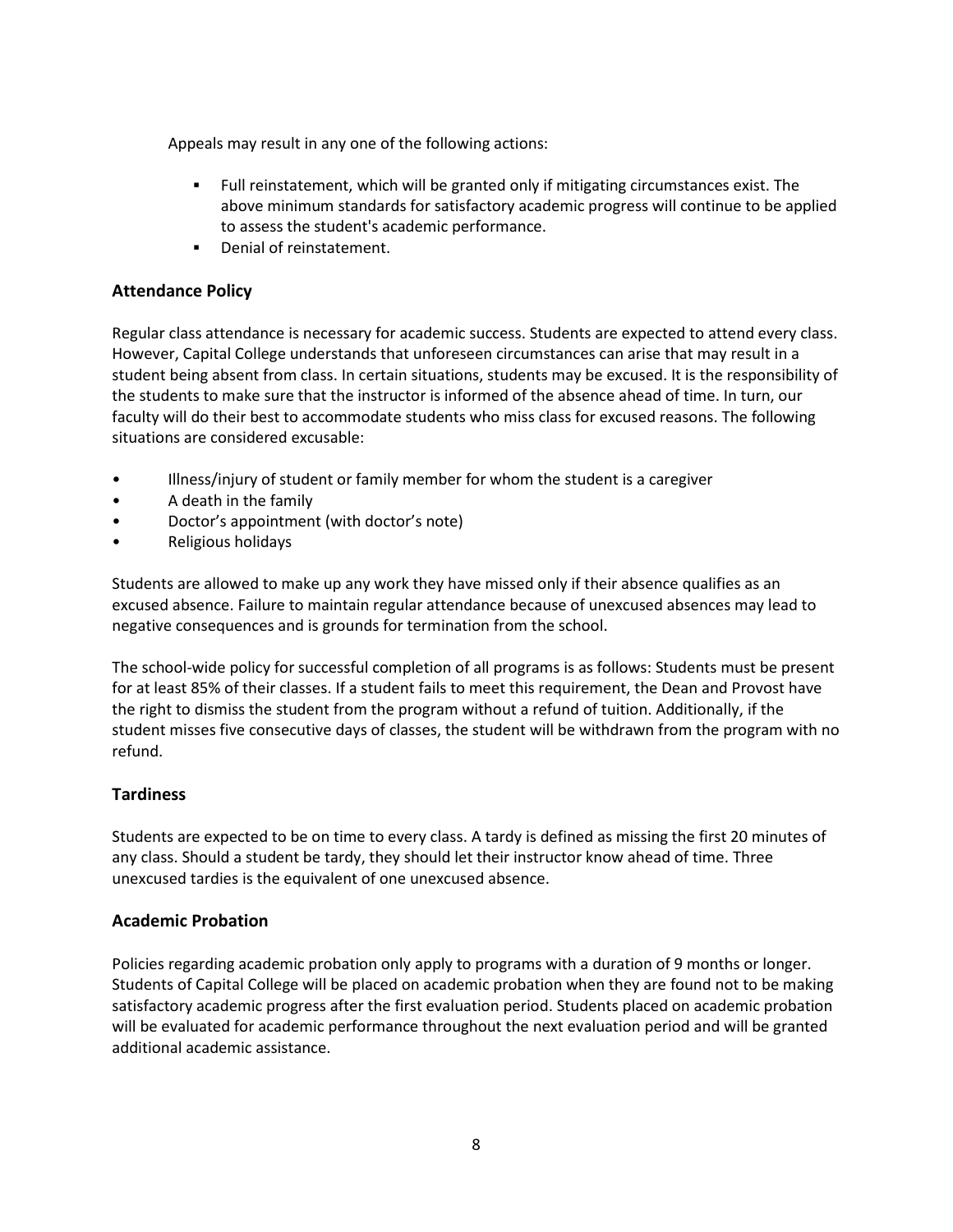#### **Academic Suspension or Termination**

Policies regarding academic suspension and termination only apply to programs with a duration of 9 months or longer. If, at the end of a second consecutive evaluation period, a student is deemed not to be making satisfactory progress, the student will be placed on academic suspension. Following a third consecutive evaluation finding unsatisfactory progress, the student will be subject to termination from the program. A student may appeal the suspension or termination by submitting a formal written appeal letter to the Dean or Provost.

#### **Student Conduct and Conditions for Dismissal**

All students are expected to exhibit and practice professional behavior when participating in instructional settings, including internships, externships, and other events sponsored by the College. Capital College reserves the right to dismiss any students for any of the following reasons:

- Failure to maintain satisfactory academic process;
- Failure to pay fees and/or tuition by applicable deadlines;
- Disruptive behavior;
- Posing a danger to the health or welfare of a patient, student, faculty, or other members of Capital College; and/or
- Failure to comply with the policies and procedures of Capital College.

#### **Re-admission Policy**

Students who have dropped out, taken a Leave of Absence, or been dismissed from the program may be re-admitted into the program at the discretion of the school's administration. Any student who was academically dismissed may be re-admitted after a satisfactorily completing a personal interview with the Provost. The student will be required to repeat the program and is allowed to be re-admitted at the beginning date of the new program. Any students whose termination resulted from misconduct may not be readmitted**.**

#### **Leave of Absence**

Capital College allows students to take a leave of absence as long as the LOA does not exceed 90 days (3 months). Only in extenuating circumstances will a LOA be allowed. Prior to taking a LOA, students need to submit a written request for leave explaining their situation. Students will then need to meet with the Academic Dean or Provost, whereupon the request will either be dismissed or approved. These circumstances include, but are not limited to, the following:

- Birth or adoption of a child;
- Serious health conditions of student or the student's child, spouse, or parent;
- Serious injury;
- Subpoena for court;
- Military obligations.

Upon returning to school from a LOA, students are required to repeat any classes that they have missed. The student will not be charged any additional tuition fees for any classes they need to repeat.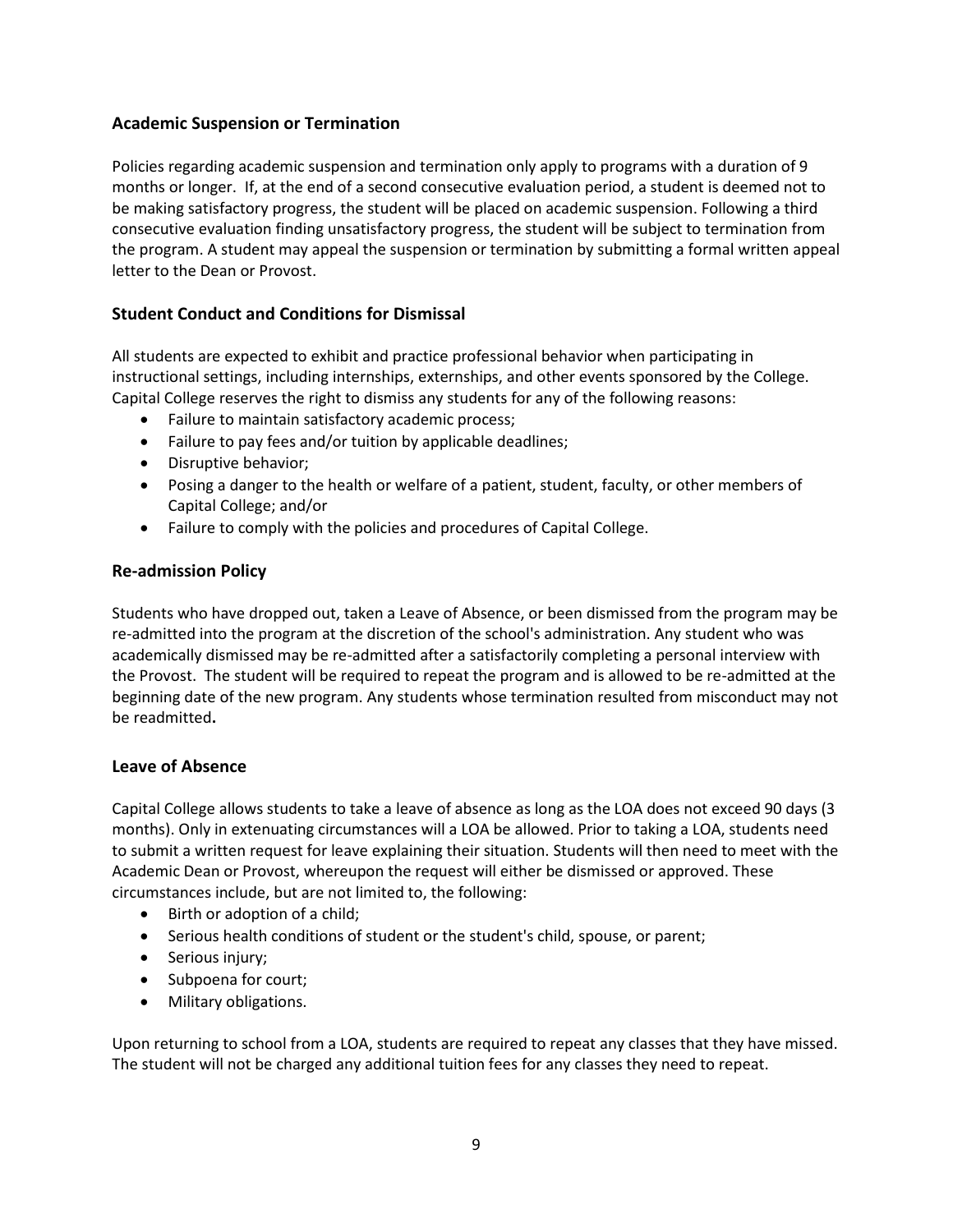#### **Graduation Requirements**

In order to graduate from Capital College and to be granted a program certificate, a student must have passed any requisite midterm and final evaluations within the specific program. In addition, students must also be current on all financial obligations in order to receive final transcripts.

#### **Student Records**

Capital College maintains a complete record for each student that includes admission records, grades, attendance, prior education, and training, Student transcripts will be sent to authorized individuals and/organizations upon the written request of the student. An administrative surcharge may apply.

#### **Transcripts**

An official transcript is maintained for each student and is retained for a period of at least 10 years. Any students or former students of Capital College may request an official copy of the student's transcripts, which may be issued for a nominal fee. Request of transcripts must be done in writing and submitted to the academic office. Transcripts will be issued when all financial obligations to the college have been met.

#### **Student Tuition/Fees**

Tuition and fees are specific to the program. All tuition and fees must be received prior to the start of the program. At the present time, no financial aid programs are in place.

#### **Cancellation/Refund Policy**

**Three-Day Cancellation:** An applicant who has not started classes and who provides written notice of cancellation within three (3) days, including Saturdays but excluding Sundays and holidays, of executing the enrollment agreement is entitled to a refund of all monies paid, excluding the non-refundable application and textbook fees.

#### **Withdrawal Procedure:**

- A. A student choosing to withdraw from the school after the commencement of classes is to provide a written notice to the Provost of the school. This notice shall be submitted by certified or registered mail. The notice must include the expected last date of attendance and be signed and dated by the student. The withdrawal day may not precede the date of receipt by the Provost.
- B. The student's last day of attendance at Capital College will be considered as the last day the student has academically related activity, which includes lectures, projects, clinical experience (including internships and externships), and examinations.
- C. If special circumstances arise, a student may request in writing a leave of absence (LOA). The request should include the dates the student anticipates the leave beginning and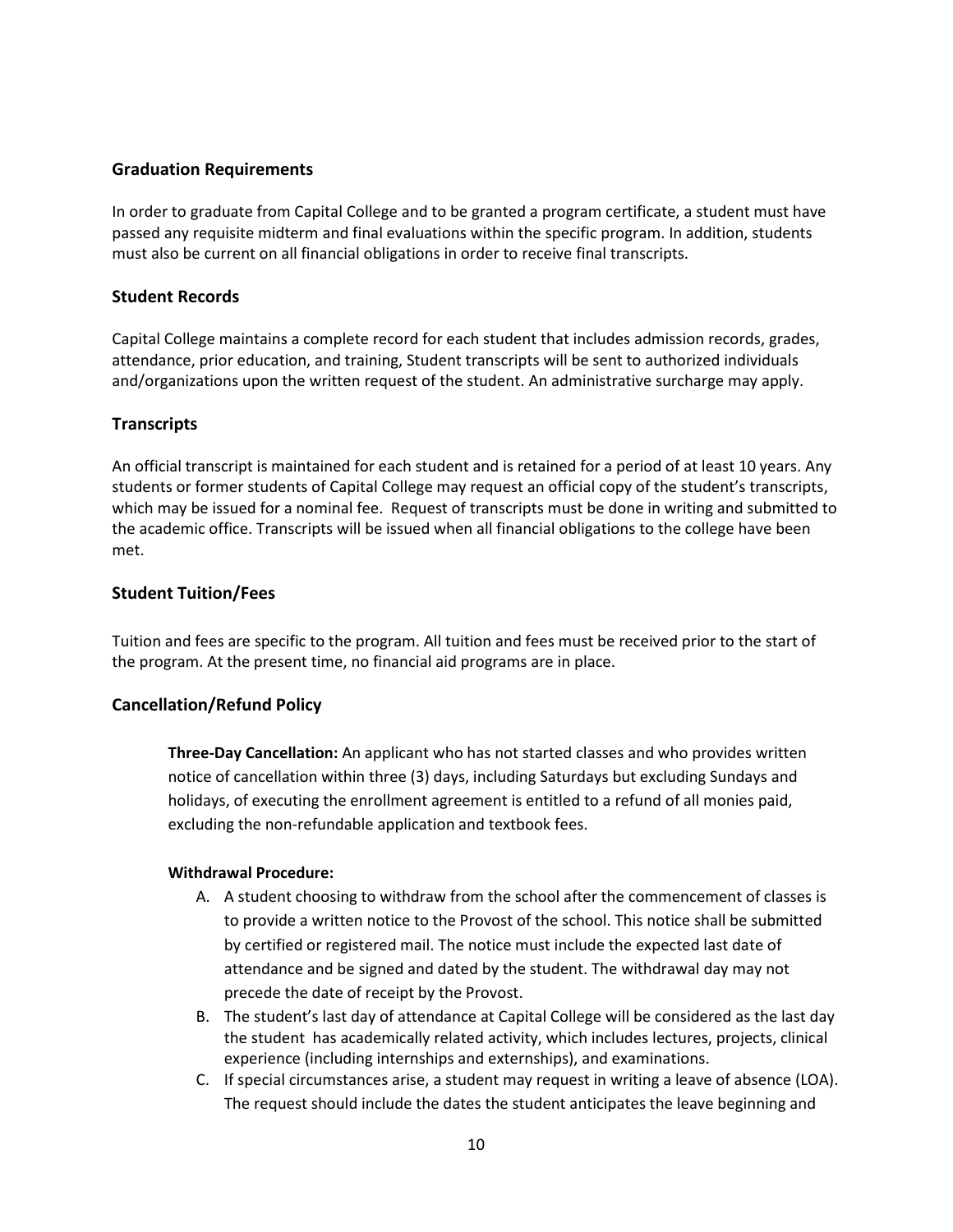ending. If the student fails to return from the leave of absence on the date anticipated and has not previously received written approval from the Provost for an extension of the LOA, the student shall be considered withdrawn, effective on the anticipated return from leave of absence date.

- D. A student will be determined to be withdrawn from the institution if the student misses five consecutive instructional classes, unless previously approved by the Instructor or Provost.
- E. All refunds will be processed within 45 days of the determination of the withdrawal date.

| <b>Proportion of Total Program</b><br>Taught by Withdrawal date | <b>Tuition Refund</b> |
|-----------------------------------------------------------------|-----------------------|
| 1st Week                                                        | 75% of Tuition        |
| Before 3rd Week                                                 | 50% of Tuition        |
| On or after 3rd Week                                            | No Refund             |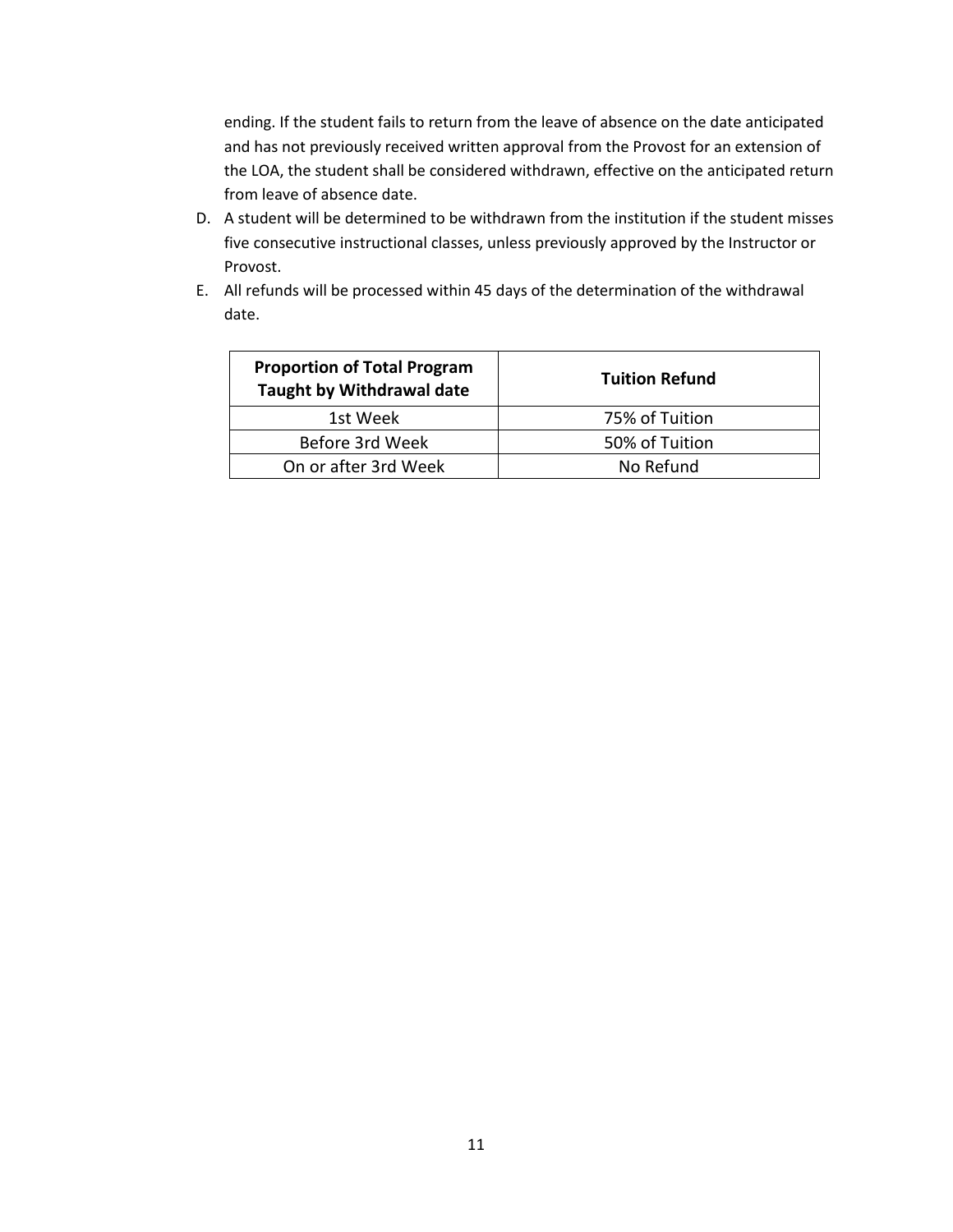## **Students' Rights, Privileges and Responsibilities**

Capital College guarantees the following rights and privileges to their students:

- A. The rights to free inquiry, expression, and assembly while on campus.
- B. The privilege to pursue their educational goals.
- C. The right to express any views pertinent to the subject matter of the program in which they are enrolled. Students are responsible for meeting the standards of any program for which they are enrolled.
- D. The right to file complaints against any student for violation of the Student Code. The complaint should be submitted in writing to the Academic Office within 10 days of the incident.
- E. If a complaint or grievance has been made against a student, the student has the right to a full investigation. During the investigation, the student will not be the subject of unfair treatment or action as a result of the complaint.

#### **Prohibited Conduct**

- A. Academic Dishonesty:
	- a. Cheating, knowingly using or attempting to use unauthorized materials, equipment, devices, information, or study aids, as defined by the instructor;
	- b. Fabrication, falsification, or invention of any information or citation in an academic exercise;
	- c. Plagiarism;
	- d. Copyright infringement;
- B. Forgery, alteration, or misuse of any College documents, records, equipments, or identifications;
- C. Forgery, alteration, or misuse of any other educational, governmental, or legal institution's documents, records, equipment, or identification;
- D. Obstructing or acting in a disruptive manner to the normal education functions of the College, administration of the College, or other College activities;
- E. All forms of violence, implied or actual, and threatening behavior;
- F. All forms of harassment, physical and verbal abuse;
- G. Stealing, concealing, defacing, or damaging College property;
- H. Possession, consumption, sale, or serving of alcoholic beverages;
- I. Sale, distribution, use or possession of illegal drugs or controlled dangerous substances as defined by Virginia Law, except as expressly permitted by law;
- J. Being under the influence of alcohol or illegal drugs;
- K. Gambling, disorderly conduct, or vulgar or obscene conduct or expression;
- L. Possession or use of firearms, explosives, or any other dangerously or deadly weapons; and
- M. Tobacco use in all areas of the College facility.

#### **Student Grievance Procedures**

A student of Capital College who has a grievance with the school or an instructor is directed to first discuss the issues with the instructor or a school administrator. The student must clearly state the issues in an organized manner. If a resolution cannot be reached, the student may make a formal written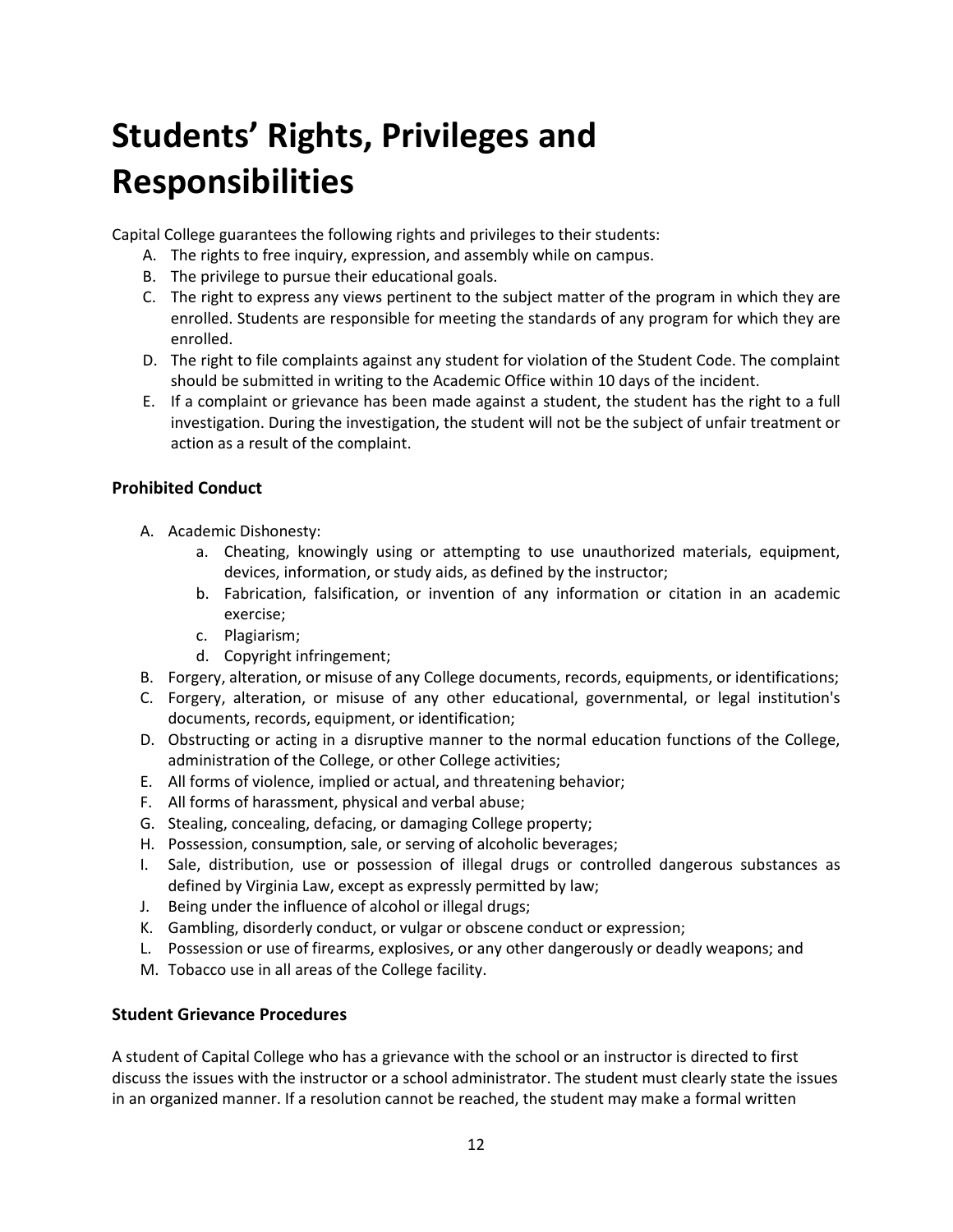complaint and submit it the Academic Office. When a satisfactory resolution is not obtained, the student may contact:

State Council of Higher Education for Virginia (SCHEV) James Monroe Building, 9th Floor 101 North 14th Street Richmond, VA 23219 Phone: (804) 225-2600 Fax: (804) 225-2604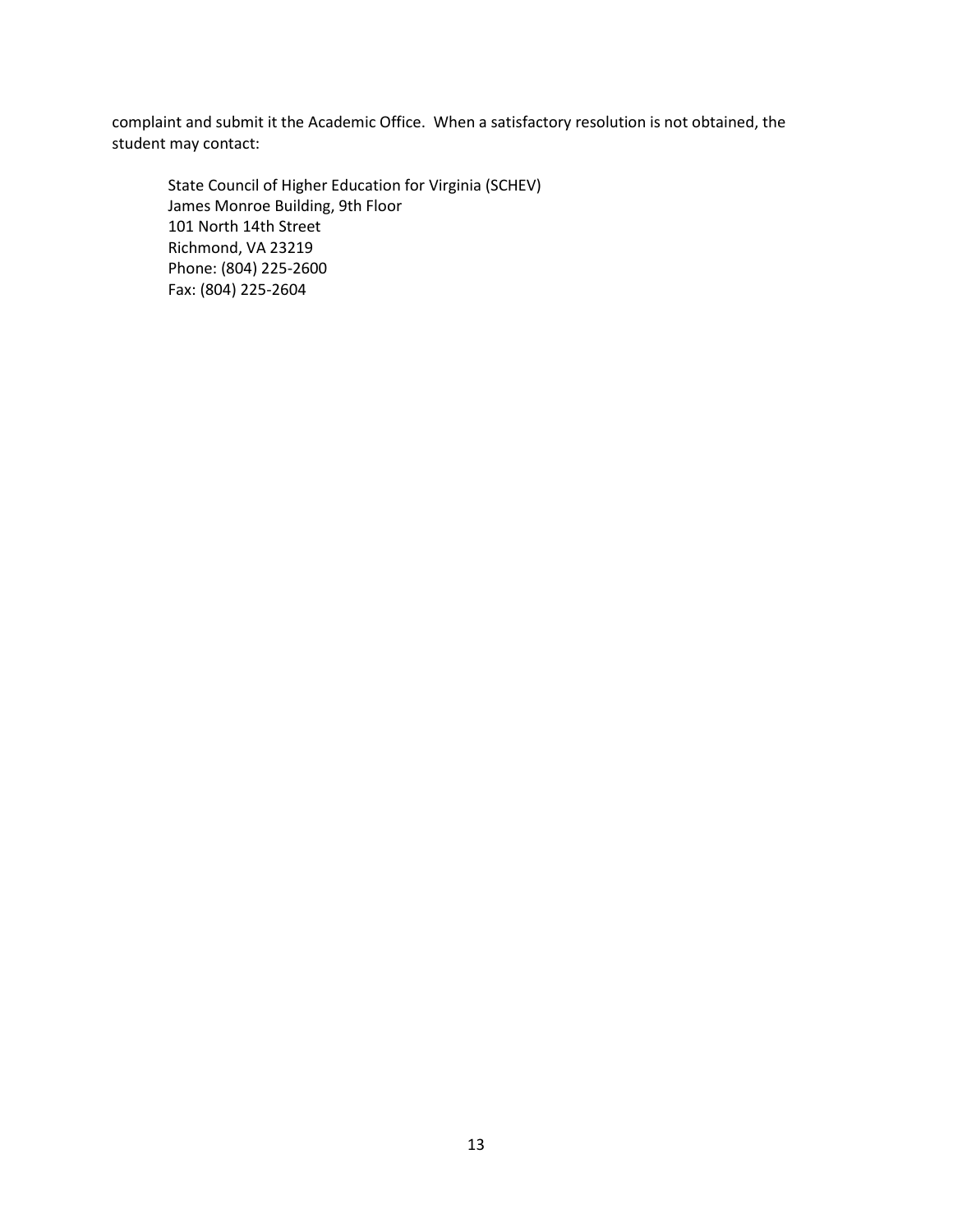### **Academic Programs**

#### **Certificate in Phlebotomy**

The Phlebotomy program is a 40 hour certificate program. The program is designed to prepare students to perform percutaneous venipuncture, to obtain laboratory specimens, and to function as a vital member of the clinical laboratory team.

#### **Program Prerequisites**

Applicants must:

- Be at least 18 years upon entry,
- Possess basic reading and writing skills
- Possess a high school diploma or equivalent.

#### **Phlebotomy Program Objectives**

Upon completion of this program, the student will:

- Demonstrate knowledge of health care delivery and medical terminology;
- Demonstrate knowledge of infection control and safety;
- Demonstrate basic understanding of the anatomy and physiology of the body, systems, and anatomic terminology in order to relate major areas of clinical laboratory to general pathologic conditions associated with body systems;
- Demonstrate understanding of the importance of specimen collection and specimen integrity in the delivery of patient care;
- Demonstrate knowledge of collection equipment, various types of additives used, and special precautions necessary and substances that can interfere in clinical analysis of blood constituents;
- Understand how to follow standard operating procedures to collect specimens;
- Demonstrate understanding of requisitioning, specimen transport and specimen processing;
- Demonstrate understanding of quality assurance and quality control in phlebotomy; and
- Communicate (verbally and nonverbally) effectively and appropriately in the workplace, being mindful and in compliance with HIPAA.
- Be moderately proficient in modern phlebotomy techniques.

#### **Program Delivery and Schedule**

Capital College's Phlebotomy program is delivered on campus. The 10-week schedule consists of 40 hours of lectures, clinical instruction, and laboratory practical components.

Capital College operates on a non-traditional academic term. The program has rolling start dates such that classes begin on either the first or third Saturday of each month when a minimum number of enrolled students has been met.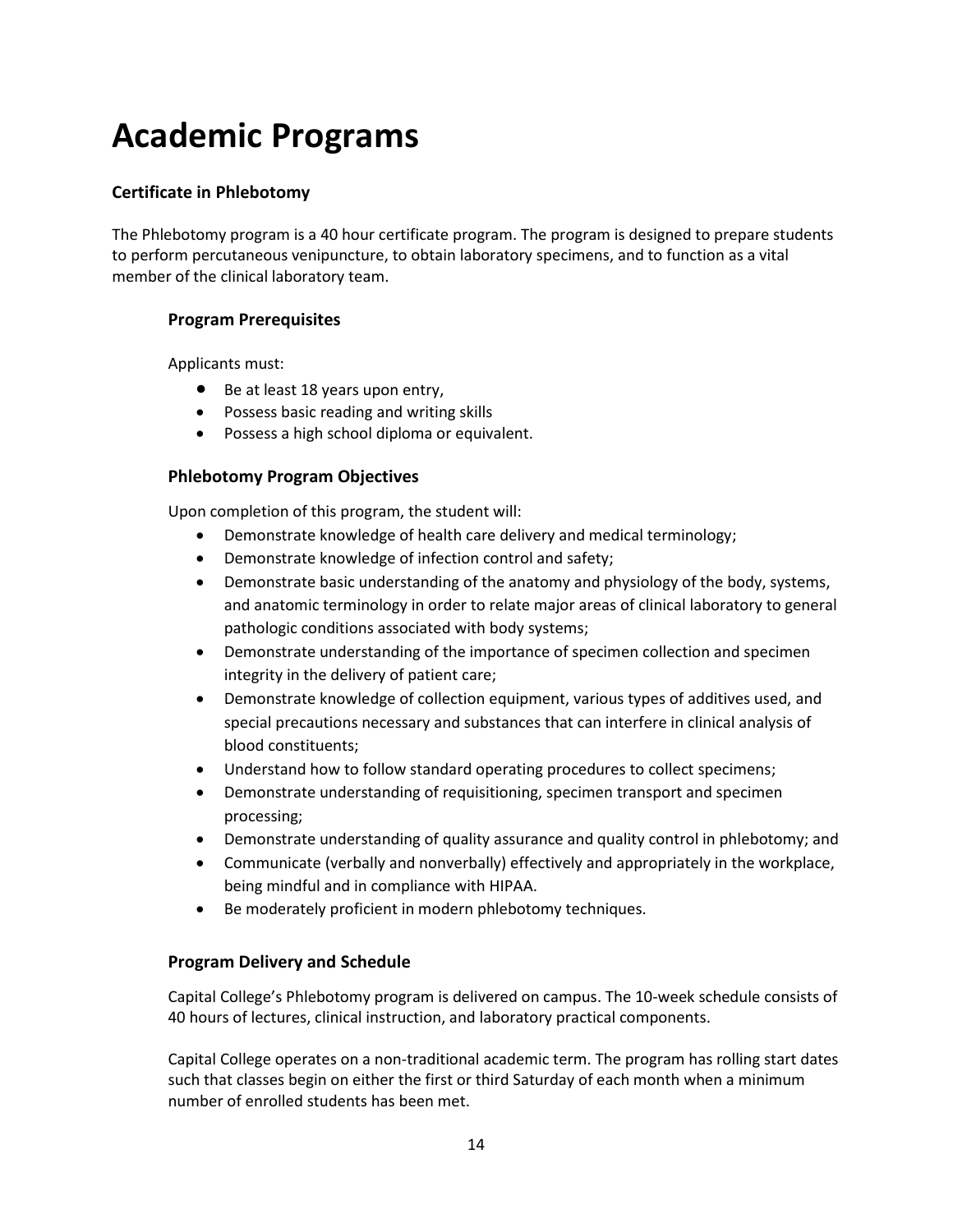The school observes six major holidays: New Year's Day, Memorial Day, Independence Day, Labor Day, Thanksgiving, and Christmas. Thus, classes will not be held on these days.

#### **Grading System**

Students in the Phlebotomy program will be evaluated on their progress by the instructor in the middle of the program and at the conclusion of the program.

The Phlebotomy program is graded on a pass/fail basis. The determination of pass or fail is based entirely on a final examination administered at the end of the program. This examination consists of both written and practical portions. Students must score at least 60% on the final examination in order to pass the program.

#### **Tuition and Fees Breakdown**

| <b>Tuition</b>                   | \$2,100.00 |
|----------------------------------|------------|
| Application Fee (Non-Refundable) | \$100.00   |
| Textbook Fee (Non-Refundable)    | \$100.00   |
| TOTAL COST                       | \$2,300.00 |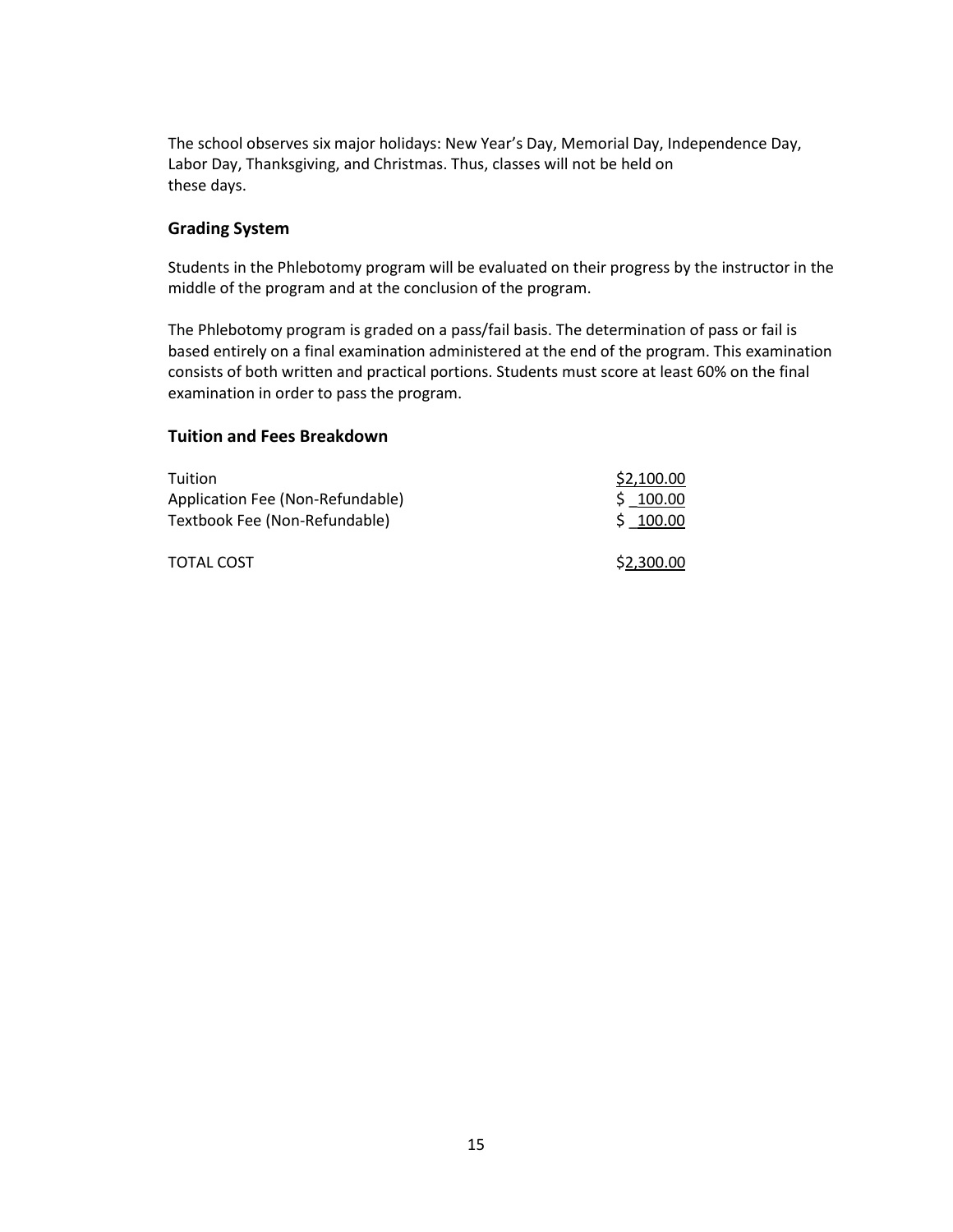### **Student Services**

#### **Academic Assistance**

Students requiring help and advice during their education at Capital College are encouraged to reach out to the faculty as soon as possible. Academic assistance and counseling is provided by the school on an as-needed basis. Availability of faulty and instructors will be dictated by the program guidelines.

#### **Career Advising/Placement Assistance**

Students seeking advice and information regarding career and job placement in the area of allied health professions are encouraged to speak with the faculty or to make appointments to speak with the administration. Capital College will provide counseling to aid the student in job placement, information regarding job qualifications, and national certification exams. In addition, information about job opportunities will be provided to the students in the latter portion of the program and even after graduation.

Although the school will provide job placement assistance, the school does not guarantee employment to graduates upon program completion or upon graduation.